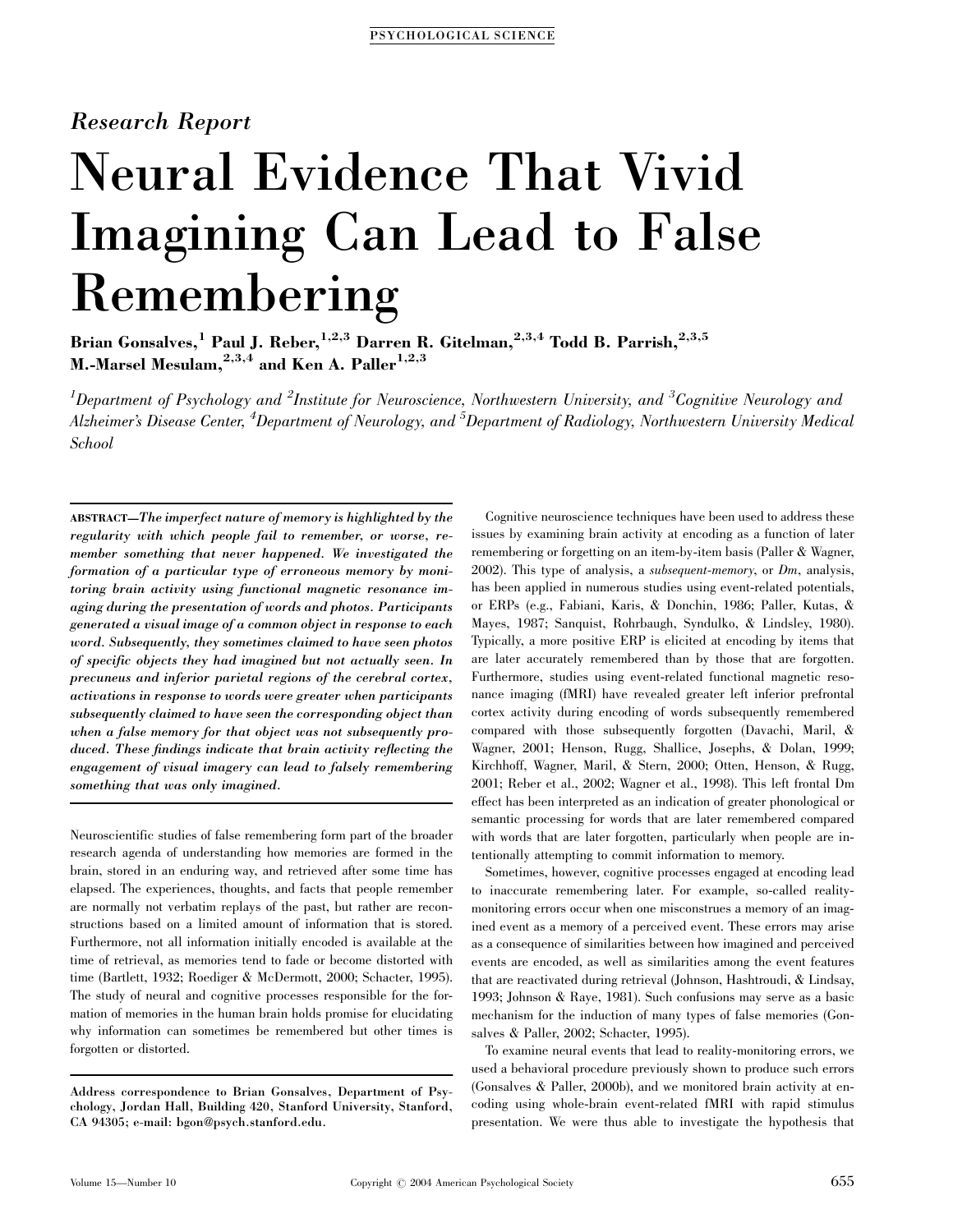brain networks involved in generating visual imagery would show greater activity at encoding for imagined events subsequently misremembered as perceived events than for imagined events subsequently remembered accurately as imagined. Our prior electrophysiological results suggested that visual imagery may play a role in the formation of these false memories (Gonsalves & Paller, 2000b), but the data could not support any specific anatomical conclusions. In the present experiment, neuroimaging results implicated brain areas known to play a role in the generation of visual images, thereby providing support for the hypothesis that mental imagery is at the core of the formation of these false memories.

#### METHOD

#### Stimuli and Tasks

The stimuli consisted of 350 visually displayed words, 350 color photographs, and 525 spoken words. All words were concrete nouns (mean frequency  $= 37$  occurrences per million, mean concreteness  $= 556$  on a scale from 100 to 700). Spoken words were recorded digitally, and their duration ranged from 240 to 690 ms ( $M = 475$  ms,  $SE = 4$  ms).

During the study phase (Fig. 1), subjects read object names and were instructed to generate a visual image corresponding to each object. For half of the words, a photographic image of the object was presented 2,000 ms after the word. For the other half, a blank rectangle was presented instead. Subjects were told to make no response to photos and to look at each one while waiting for the next word. Structural MRI scans were acquired after completion of the functional scans of the study phase, which included seven separate runs.

The test phase was conducted outside the scanner and began approximately 20 min after the study phase ended. Subjects heard a randomly ordered sequence of spoken words, 175 of which had been presented visually in the study phase together with a photo, 175 of which had been presented without a photo, and 175 of which had not been presented at all. For each spoken word, subjects decided whether or not they had viewed a photo of the named object during the study phase, and indicated their responses using two keys on a keyboard.

#### Participants

Eleven volunteers (8 men and 3 women) ages 18 through 28 years  $(M = 21)$  were recruited from the Northwestern University community. All participants gave informed consent and were screened for MRI contraindications. After the test phase, they were debriefed and paid for their participation.

#### Imaging Methods

Whole-brain gradient-recalled echo-planar images were collected during the study phase (twenty-four 6-mm slices,  $TR = 2,000$  ms, TE = 40 ms, flip angle =  $85^\circ$ , field of view = 24 cm) using a 1.5-T Siemens Vision scanner. Slices were oriented along the anterior commissure–posterior commissure line (slightly oblique from axial) with a resolution of 3.75 mm  $\times$  3.75 mm  $\times$  6 mm. In each run, 160 volumes were collected (4 to reach steady state prior to the first stimulus, 150 during the study phase, and 6 to collect hemodynamic responses for the final trials). For anatomical localization, a 3D-FLASH T1-weighted volume was acquired (160 slices, 1-mm axial slices, field of view = 24 cm,  $256 \times 256$  matrix).

#### Image Analysis

After acquisition, images were co-registered through time using a three-dimensional registration algorithm (Cox, 1996). Functional volumes were spatially smoothed (7.5-mm full-width at half-maximum Gaussian kernel) to improve signal-to-noise ratios and to accommodate anatomical differences across participants. Within each run, voxels were eliminated if the signal changed by more than 10% between two samples or if the mean signal level was below a threshold defined by the inherent noise in the data acquisition. Data from each run were transformed (Collins, Neelin, Peters, & Evans, 1994) to a standard coordinate system (Talairach & Tournoux, 1988) with a final resolution of 2.5 mm<sup>3</sup>, and the seven runs were concatenated into a single time series for each participant.

The average response to each trial type was estimated using a general linear model analysis that included indications of the onset of



Fig. 1. Procedure used to induce false memories. In the study phase (shown), subjects read names of objects and mentally visualized the referents. Half of the names were followed 2 s later by a photographic representation of the named object. In a surprise memory test given outside the scanner, subjects listened to object names and decided whether they had seen a picture of the object corresponding to each name.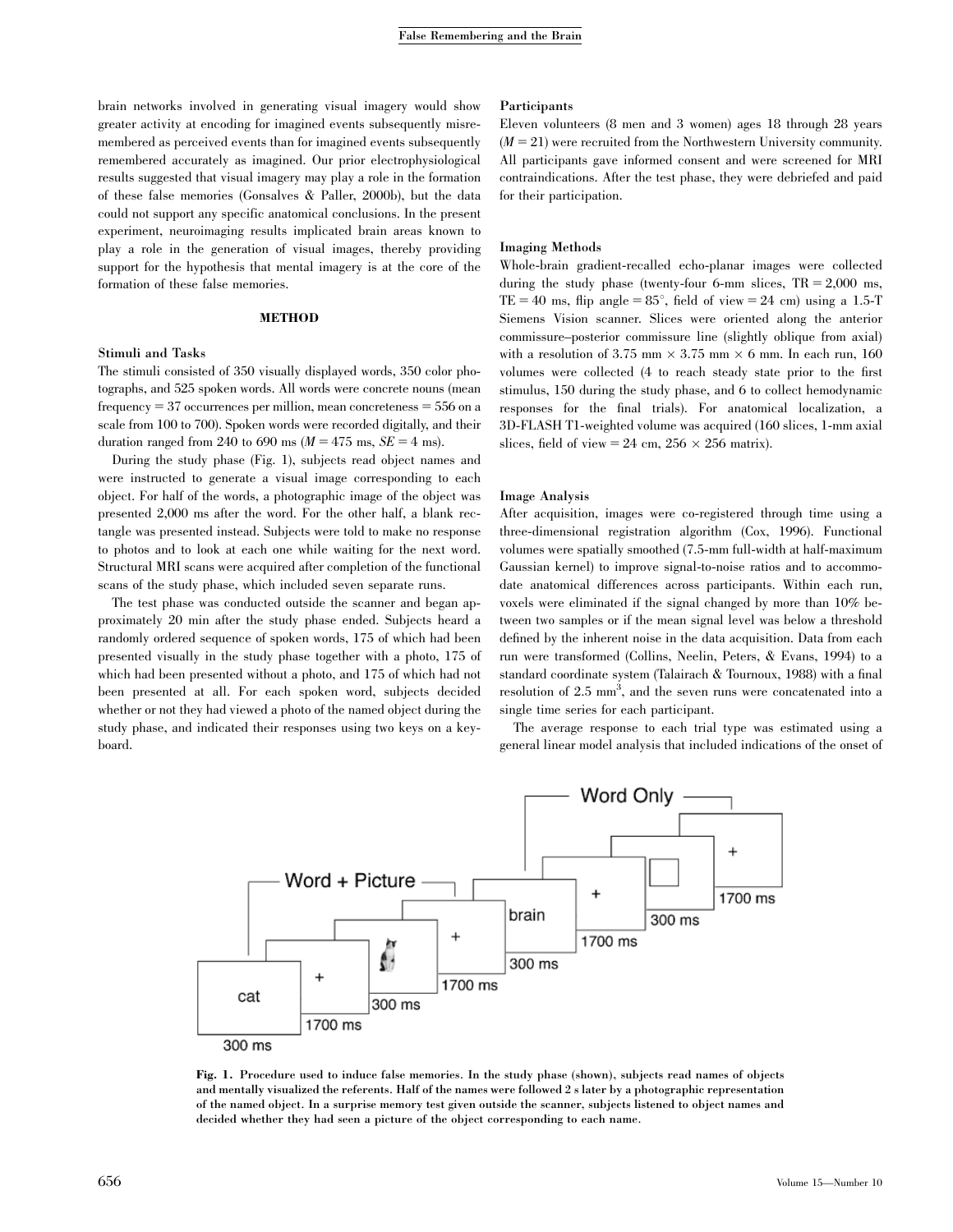each trial type and several control variables (average signal and linear drift estimated individually for each run, and estimates of corrected motion for each time point to remove signal changes that were correlated with movement). Differences in hemodynamic responses between trial types were estimated by contrasting the average peak response between 4 and 10 s after stimulus onset, accounting for hemodynamic lag. Estimates of differences between trial types were obtained for each participant and combined in a random-effects analysis that identified differences in responses that were consistent across participants. The criterion for identifying a statistically significant activation difference was that a group of voxels in a 500-mm<sup>3</sup> region exhibited a reliable change in activity,  $t(10) > 4.0$ ,  $p < .005$ (uncorrected). Monte Carlo simulations using normally distributed noise with 750 time points and 12 participants indicated less than .05 false positives per experiment with this statistical threshold.

#### **RESULTS**

#### Recognition Performance

The two trial types in the study phase were word-plus-photo trials and word-only trials. Endorsement rates in the photo recognition test were 74% ( $SE = 3\%$ ) for word-plus-photo items (i.e., hits),  $27\%$  ( $SE = 4\%$ ) for word-only items (i.e., false memories), and  $6\%$  ( $SE = 2\%$ ) for new

items (i.e., false alarms). False memories occurred significantly more often than false alarms,  $t(10) = 7.36$ ,  $p < .001$ ,  $d = 1.75$ . Words leading to false memories did not differ in frequency from words leading to correct rejections, but words leading to false memories were on average more concrete,  $t(10) = 3.15$ ,  $p < .05$ ,  $d = 1.53$ .

#### Neuroimaging Results

Responses were segregated according to later memory performance to make two contrasts (false-memory Dm and accurate-memory Dm). False-memory Dm was assessed by responses to word-only trials; responses to words later associated with false memories (i.e., during the test phase, the participant claimed to have seen photos of the named objects) were compared with responses to words later remembered correctly as not having been followed by a photo. Accurate-memory Dm was assessed by responses to word-plus-photo trials; responses to photos subsequently remembered were compared with responses to photos subsequently forgotten. Results are presented in Figure 2 and Table 1.

#### False-Memory Dm

Three areas showed larger responses to words that were later falsely remembered as having been presented with photos than to words for



Fig. 2. Neuroimaging results. Three brain areas (a) showed greater responses in the study phase to words that were later falsely remembered as having been presented with photos than to words that were not later misremembered as having been presented with photos. These areas are shown in yellow and orange superimposed on axial images (structural scans averaged across all participants at three levels, with z-coordinates listed). From left to right, the images show precuneus, inferior parietal cortex, and anterior cingulate activations, respectively. In addition, a portion of left inferior prefrontal cortex, shown in blue, exhibited greater activity for words that were not later misremembered as having been presented with photos (i.e., correct rejections). In two brain areas (b), responses to photos in the study phase were greater for photos later remembered than for photos later forgotten. These areas, left inferior prefrontal cortex (left image) and left anterior hippocampus (right image), are shown in yellow and orange superimposed on sagittal and coronal images, respectively (structural scans averaged across all participants).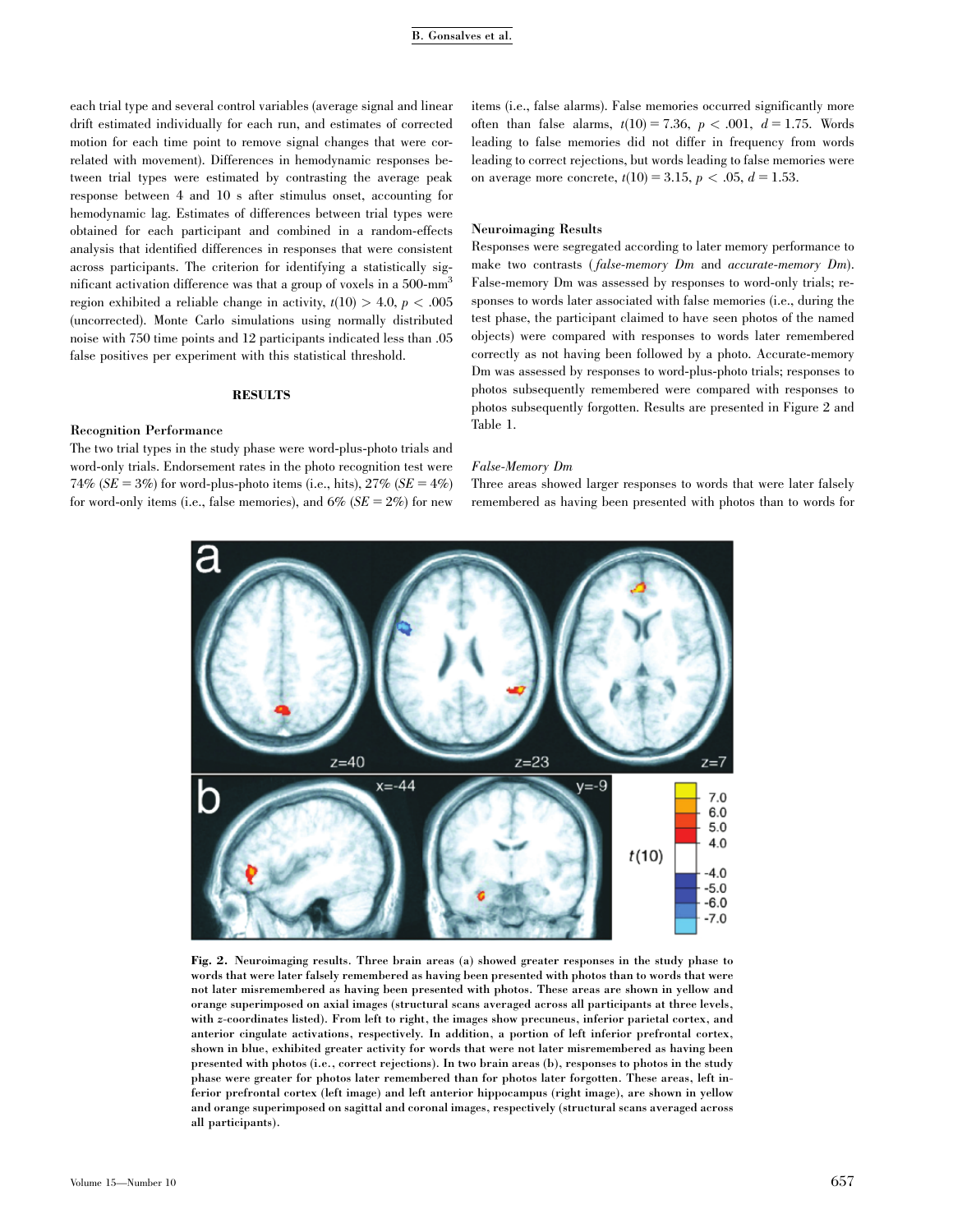| Brain region                                 | Brodmann Area       | Volume $(mm^3)$ | Talairach coordinates |          |                |
|----------------------------------------------|---------------------|-----------------|-----------------------|----------|----------------|
|                                              |                     |                 | $\mathcal{X}$         | $\gamma$ | $\overline{z}$ |
|                                              | Responses to words  |                 |                       |          |                |
| Larger response for later false memories     |                     |                 |                       |          |                |
| than for later correct rejections            |                     |                 |                       |          |                |
| Anterior cingulate                           | 32                  | 1,094           | $-1$                  | 48       | 7              |
| Right inferior parietal cortex               | 40                  | 875             | 54                    | $-49$    | 24             |
| Precuneus                                    | $\overline{7}$      | 859             | 1                     | $-67$    | 40             |
| Larger response for later correct rejections |                     |                 |                       |          |                |
| than for later false memories                |                     |                 |                       |          |                |
| Left inferior frontal gyrus                  | 44                  | 1,938           | $-52$                 | 11       | 26             |
|                                              | Responses to photos |                 |                       |          |                |
| Larger response for later remembered         |                     |                 |                       |          |                |
| photos than for later forgotten photos       |                     |                 |                       |          |                |
| Left inferior frontal gyrus                  | 47                  | 2,625           |                       | $-44$ 36 | $-5$           |
| Left anterior hippocampus                    |                     | 656             | $-28$                 | $-9$     | $-27$          |
| Larger response for later forgotten photos   |                     |                 |                       |          |                |
| than for later remembered photos             |                     |                 |                       |          |                |
| Right inferior parietal cortex               | 40                  | 1,219           | 43                    | $-49$    | 17             |
| Precuneus                                    | 7                   | 969             | $-12$                 | $-49$    | 39             |

## TABLE 1

Clusters Showing Significant Differences in Activation Between Conditions

which these errors did not occur: anterior cingulate, precuneus region in the medial parietal lobes, and a right inferior parietal area. A portion of left inferior prefrontal cortex showed larger responses for later correct rejections than for later false memories.

#### Accurate-Memory Dm

Two areas showed larger responses to photos that were later remembered than to photos that were later forgotten. The left inferior prefrontal activation resembled previously reported subsequentmemory effects for words (Kirchhoff et al., 2000; Wagner, Koutstaal, & Schacter, 1999; Wagner et al., 1998). The left anterior medial temporal activation included the hippocampus. Two areas showed larger responses for forgotten photos relative to remembered photos, precuneus and right inferior parietal cortex.

### DISCUSSION

Whereas many studies have examined neural correlates of successful memory encoding (Wagner et al., 1999), our results systematically associate brain activations with the formation of false memories. Our paradigm was designed to create a high degree of overlap between memories for perceived objects and memories for imagined objects. Accordingly, participants occasionally claimed to have seen a photo of an object that they had only imagined, and this happened more than 4 times as often as false alarms for new objects.

In a prior experiment, we performed false-memory and accuratememory Dm analyses on brain potentials recorded during the study phase (Gonsalves & Paller, 2000b). Accurate-memory Dm effects for remembering photos were widely distributed across the scalp, probably reflecting the activity of multiple brain areas engaged more strongly for photos encoded more effectively. For the false-memory Dm comparison, brain potentials observed 600 to 900 ms after word onset at occipital and parietal scalp locations were predictive of later false remembering; amplitudes were relatively more positive for words that led to later false memories than for words that led to later correct rejections. Similar posterior potentials with maximal amplitudes about 850 ms after word onset were previously associated with generating visual images (Gonsalves & Paller, 2000a). It is therefore tempting to suppose that the false-memory Dm observed in ERP recordings (Gonsalves & Paller, 2000b) reflected particularly vivid visual imagery for some study-phase items, such that the memory representations for those imagined objects, compared with objects not subsequently falsely remembered, more closely resembled memory representations that would have been formed had the corresponding photos been perceived. However, our scalp-recorded ERP data were insufficient for localizing the brain sources of these effects.

With event-related fMRI in the present investigation, we succeeded in observing neural events associated with encoding false memories. Our prediction based on the ERP results was that encoding activity related to the production of such errors would arise from brain areas engaged in the service of visual imagery. Indeed, greater activation of precuneus, right inferior parietal cortex, and anterior cingulate was observed for words leading to later false memories compared with words leading to later correct rejections. These regions have previously been found to activate during visual imagery tasks (Ishai, Ungerleider, & Haxby, 2000; Kosslyn & Thompson, 2000; Suchan et al., 2002), as well as during tasks involving visuospatial working memory or attention (Culham & Kanwisher, 2001; Fletcher et al., 1995; Labar, Gitelman, Parrish, & Mesulam, 1999). This imagery hypothesis is also supported by the fact that words leading to later false memories had significantly higher concreteness ratings than those leading to later correct rejections.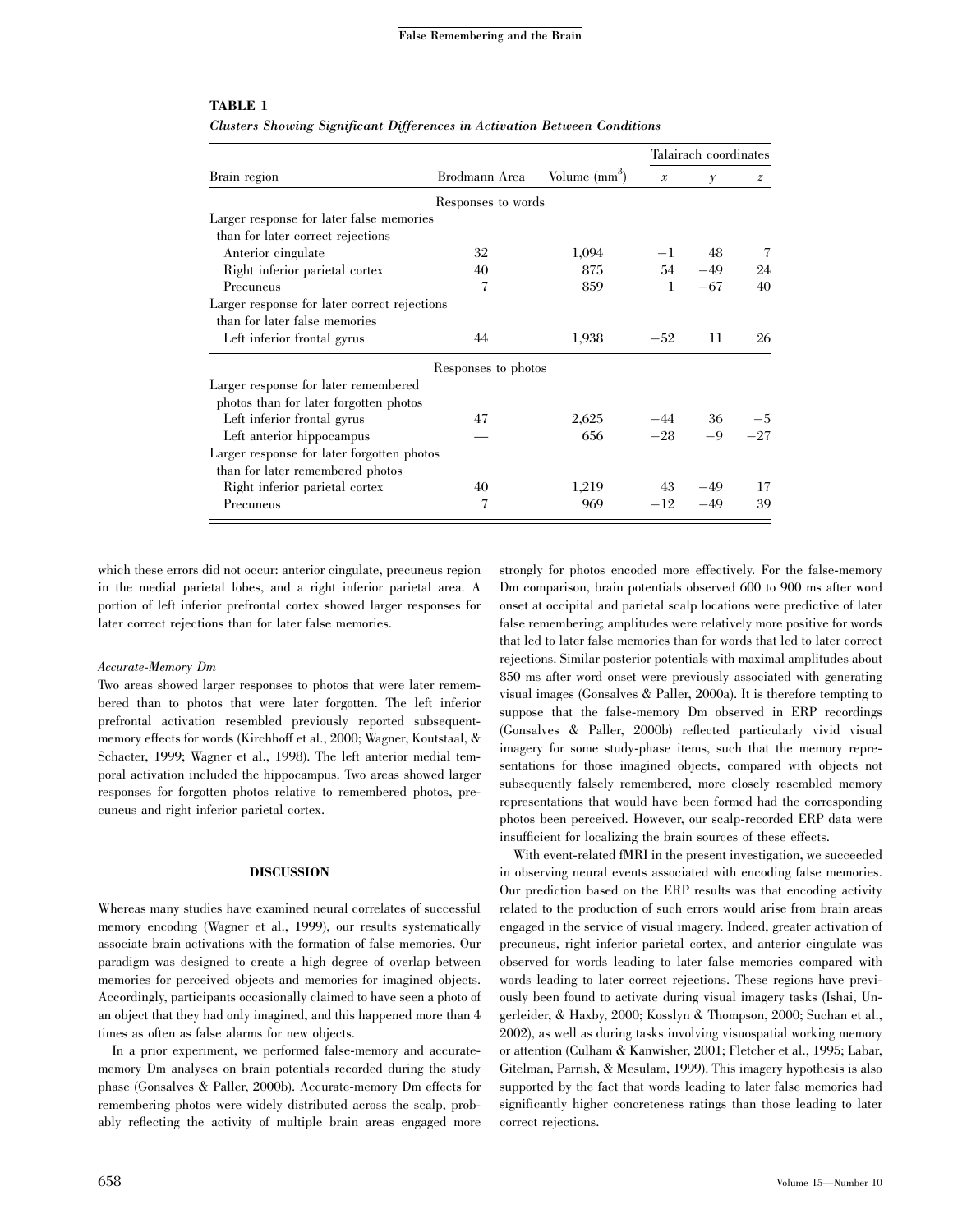Different patterns of brain activity were predictive of accurate memory for the photos that subjects viewed. In particular, left inferior prefrontal cortex and left hippocampal activations were predictive of subsequent recognition. When similar activations were observed in previous experiments on episodic memory formation, left prefrontal activation was associated with increased phonological and semantic processing for subsequently remembered items, and hippocampal activation with establishing links among multiple cortical regions involved in representing episodes (Paller & Wagner, 2002; Reber et al., 2002; Wagner et al., 1999).

Interestingly, activations in similar right parietal and precuneus regions were identified as predicting false remembering and as predicting picture forgetting. A possible explanation for this correspondence is that both contrasts reflect strong imagery cued by a word. In word-only trials, strong imagery resulted in a false memory, whereas in word-plus-photo trials, it prevented adequate encoding of the picture following the word, leading to poor memory for the picture. Activation in these regions has been previously associated with encoding trials that lead to later forgetting, which may reflect spontaneous imagery that interferes with successful word encoding (Wagner & Davachi, 2001).

Our central conclusions, which pertain to false memories produced during word-only trials in the study phase, are based on the following conjectures. Multiple brain regions are engaged when a subject reads a word, generates a visual image of the corresponding object, and makes a judgment about the typical size of the object. Brain networks for generating and maintaining visual images show an activation level correlated with the strength of visual imagery. Object representations produced when an exceptionally vivid visual image of an object is generated are similar to those produced when that object is actually seen. Accordingly, in the present study, false memories arose when judgments were based on representations that resulted from vivid visual imagery, which occurred in conjunction with precuneus, right parietal, and anterior cingulate activation.

The present results provide a clear demonstration that neural events at encoding can be predictive of later false memories. In the same way, generating a visual image some time between an initial experience and a later memory query may also lead to distorted remembering. Indeed, the intervening time between an important event and when memory is subsequently probed is a likely time for producing memory distortion in many circumstances (Schacter, 1995).

Whereas prior research on the cognitive neuroscience of false memories has emphasized verbal associative paradigms (see reviews by Gonsalves & Paller, 2002; Roediger & McDermott, 2000), our findings add a new dimension to this research. The class of false memories that occur when perceived and imagined events become confused in memory—reality-monitoring errors—is perhaps the most common type of false memory to occur outside the laboratory. A comprehensive understanding of such false memories will thus have wide-ranging ramifications. Our findings show that these errors of memory can be produced in a laboratory setting, and that their likelihood is increased when precuneus, right parietal, and anterior cingulate regions are engaged in the service of visual imagery, producing visual representations that may resemble those that would have been produced if the object had actually been perceived.

Acknowledgments—This research was supported by National Institute of Neurological Disorders and Stroke Grant NS34638 to K.A.P.

#### **REFERENCES**

- Bartlett, F.C. (1932). Remembering. Cambridge, England: Cambridge University Press.
- Collins, D., Neelin, P., Peters, T., & Evans, A. (1994). Automatic 3d intersubject registration of MR volumetric data in standardized Talairach space. Journal of Computer Assisted Tomography, 18, 192–205.
- Cox, R.W. (1996). AFNI: Software for analysis and visualization of functional magnetic resonance neuroimages. Computers and Biomedical Research, 29, 162–173.
- Culham, J.C., & Kanwisher, N.G. (2001). Neuroimaging of cognitive functions in human parietal cortex. Current Opinion in Neurobiology, 11, 157–163.
- Davachi, L., Maril, A., & Wagner, A.D. (2001). When keeping in mind supports later bringing to mind: Neural markers of phonological rehearsal predict subsequent remembering. Journal of Cognitive Neuroscience, 13, 1059– 1070.
- Fabiani, M., Karis, D., & Donchin, E. (1986). P300 and recall in an incidental memory paradigm. Psychophysiology, 23, 298–308.
- Fletcher, P.C., Frith, C.D., Baker, S.C., Shallice, T., Frackowiak, R.S., & Dolan, R.J. (1995). The mind's eye—precuneus activation in memory-related imagery. NeuroImage, 2, 195–200.
- Gonsalves, B., & Paller, K.A. (2000a). Brain potentials associated with recollective processing of spoken words. Memory & Cognition, 28, 321–330.
- Gonsalves, B., & Paller, K.A. (2000b). Neural events that underlie remembering something that never happened. Nature Neuroscience, 3, 1316–1321.
- Gonsalves, B., & Paller, K.A. (2002). Mistaken memories: Remembering events that never happened. The Neuroscientist, 8, 391–395.
- Henson, R.N., Rugg, M.D., Shallice, T., Josephs, O., & Dolan, R.J. (1999). Recollection and familiarity in recognition memory: An event-related functional magnetic resonance imaging study. Journal of Neuroscience, 19, 3962–3972.
- Ishai, A., Ungerleider, L.G., & Haxby, J.V. (2000). Distributed neural systems for the generation of visual images. Neuron, 28, 979–990.
- Johnson, M.K., Hashtroudi, S., & Lindsay, D.S. (1993). Source monitoring. Psychological Bulletin, 114, 3–28.
- Johnson, M.K., & Raye, C.L. (1981). Reality monitoring. Psychological Review, 88, 67–85.
- Kirchhoff, B.A., Wagner, A.D., Maril, A., & Stern, C.E. (2000). Prefrontaltemporal circuitry for episodic encoding and subsequent memory. Journal of Neuroscience, 20, 6173–6180.
- Kosslyn, S.M., & Thompson, W.L. (2000). Shared mechanisms in visual imagery and visual perception: Insights from cognitive neuroscience. In M.S. Gazzaniga (Ed.), The new cognitive neurosciences (pp. 975–985). Cambridge, MA: MIT Press.
- Labar, K.S., Gitelman, D.R., Parrish, T.B., & Mesulam, M.-M. (1999). Neuroanatomic overlap of working memory and spatial attention networks: A functional MRI comparison within subjects. NeuroImage, 10, 695–704.
- Otten, L.J., Henson, R.N., & Rugg, M.D. (2001). Depth of processing effects on neural correlates of memory encoding: Relationship between findings from across- and within-task comparisons. Brain, 124, 399–412.
- Paller, K.A., Kutas, M., & Mayes, A.R. (1987). Neural correlates of encoding in an incidental learning paradigm. Electroencephalography & Clinical Neurophysiology, 67, 360–371.
- Paller, K.A., & Wagner, A.D. (2002). Observing the transformation of experience into memory. Trends in Cognitive Sciences, 6, 93–102.
- Reber, P.J., Siwiec, R.M., Gitelman, D.R., Parrish, T.B., Mesulam, M.-M., & Paller, K.A. (2002). Neural correlates of successful encoding identified using functional magnetic resonance imaging. Journal of Neuroscience, 22, 9541–9548.
- Roediger, H.L., & McDermott, K.B. (2000). Distortions of memory. In E. Tulving & F.I.M. Craik (Eds.), The Oxford handbook of memory (pp. 149–164). London: Oxford University Press.
- Sanquist, T.F., Rohrbaugh, J.W., Syndulko, K., & Lindsley, D.B. (1980). Electrophysiological signs of levels of processing: Perceptual analysis and recognition memory. Psychophysiology, 17, 568–576.
- Schacter, D.L. (1995). Memory distortion. Cambridge, MA: Harvard University Press.